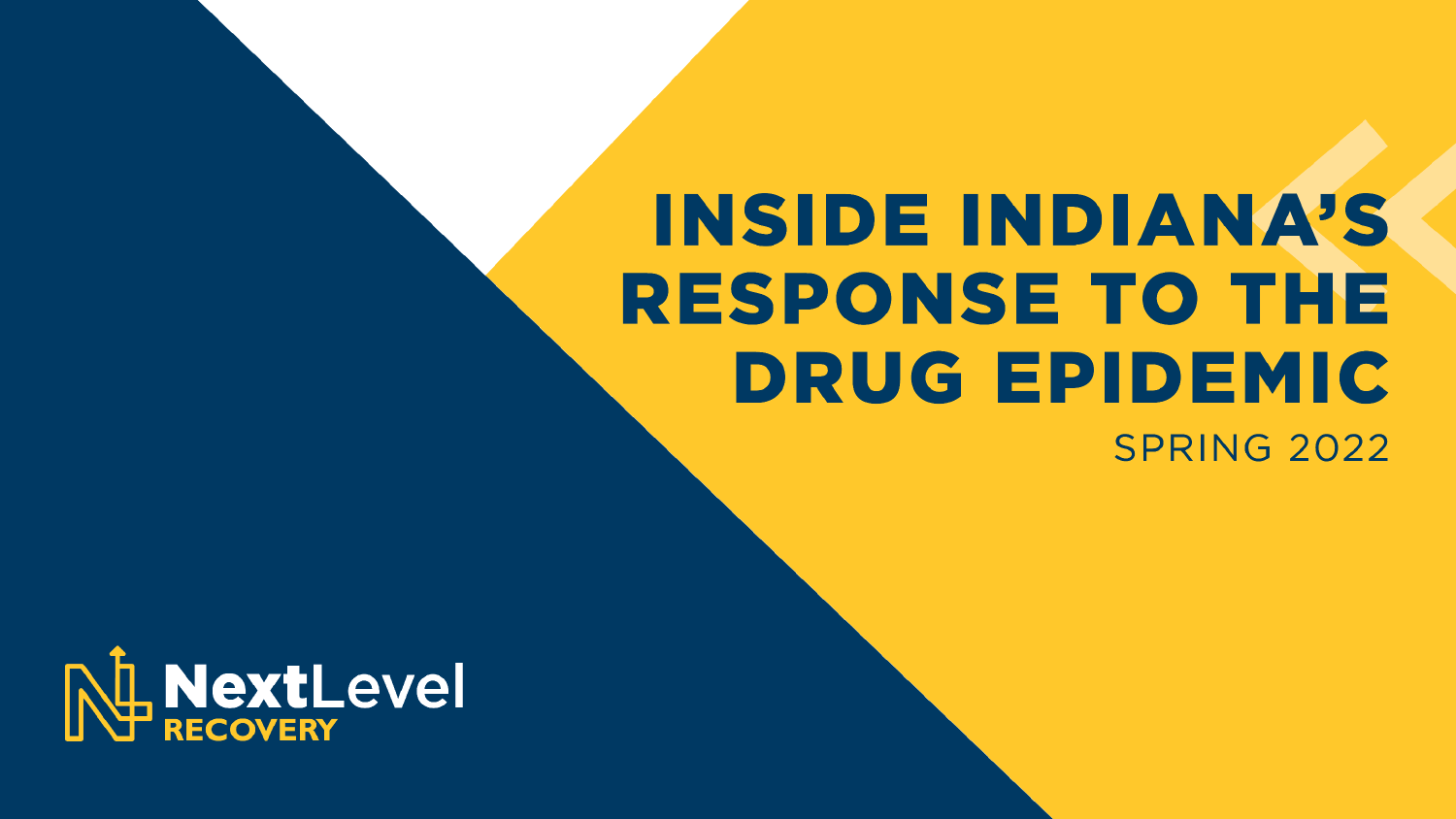## **CURRENT SNAPSHOT**



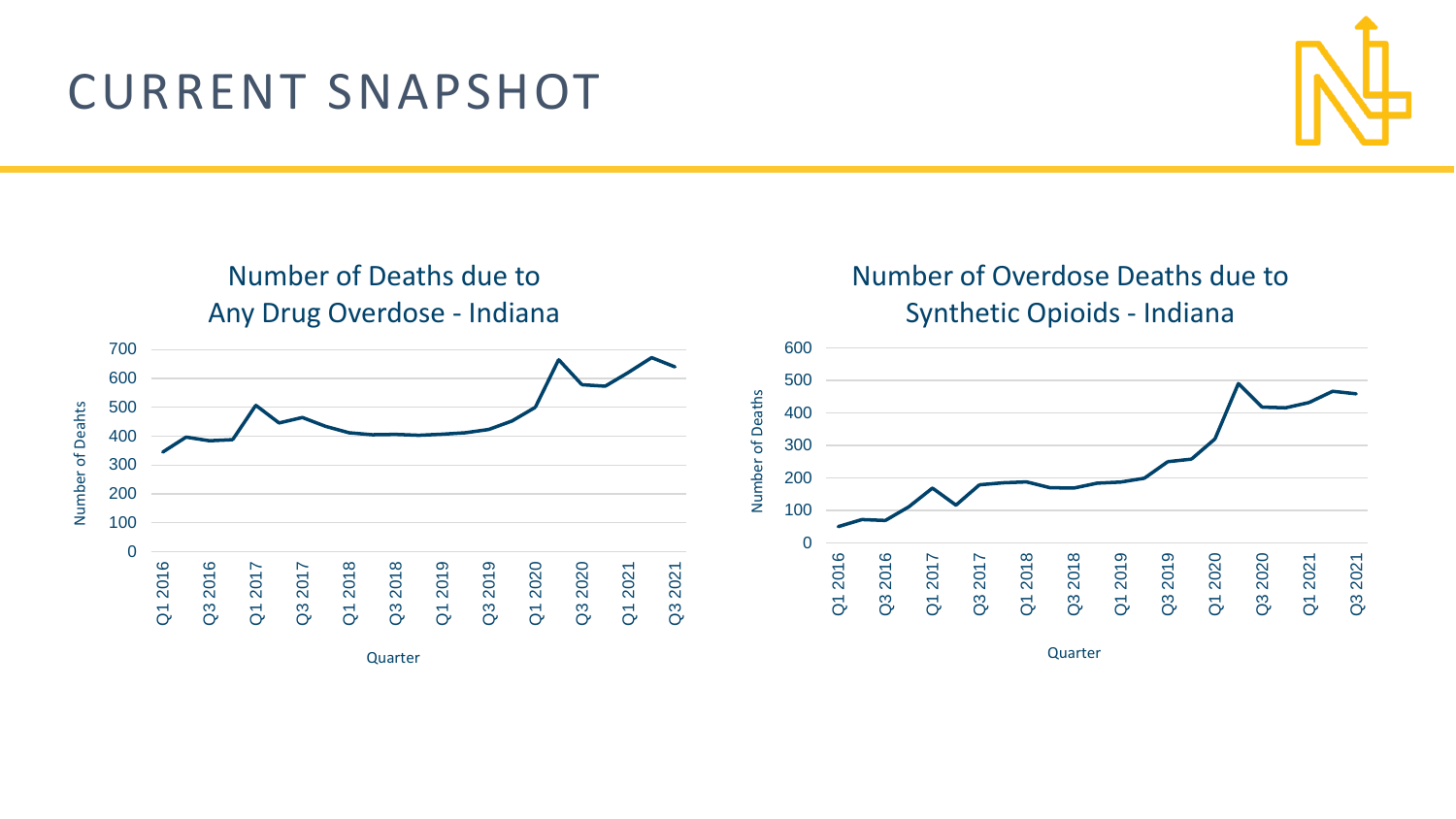# OUR RESPONSE



#### • Naloxone

- <sup>o</sup> 128,000 doses distributed since May 2020
- <sup>o</sup> Over \$4 million invested since May 2020
- <sup>o</sup> Individual distribution, 430 NaloxBoxes, 19 vending machines
- Harm Reduction Street Outreach Teams
	- <sup>o</sup> 10 teams statewide
- Community Coordination Grants
	- <sup>o</sup> \$1.8 million to 21 counties
	- o Funding coordinator position to manage and organize initiatives and<br>meetings, community needs assessment and action plan, and/or development and support of local coalitions and collaborations development and support of local coalitions and collaborations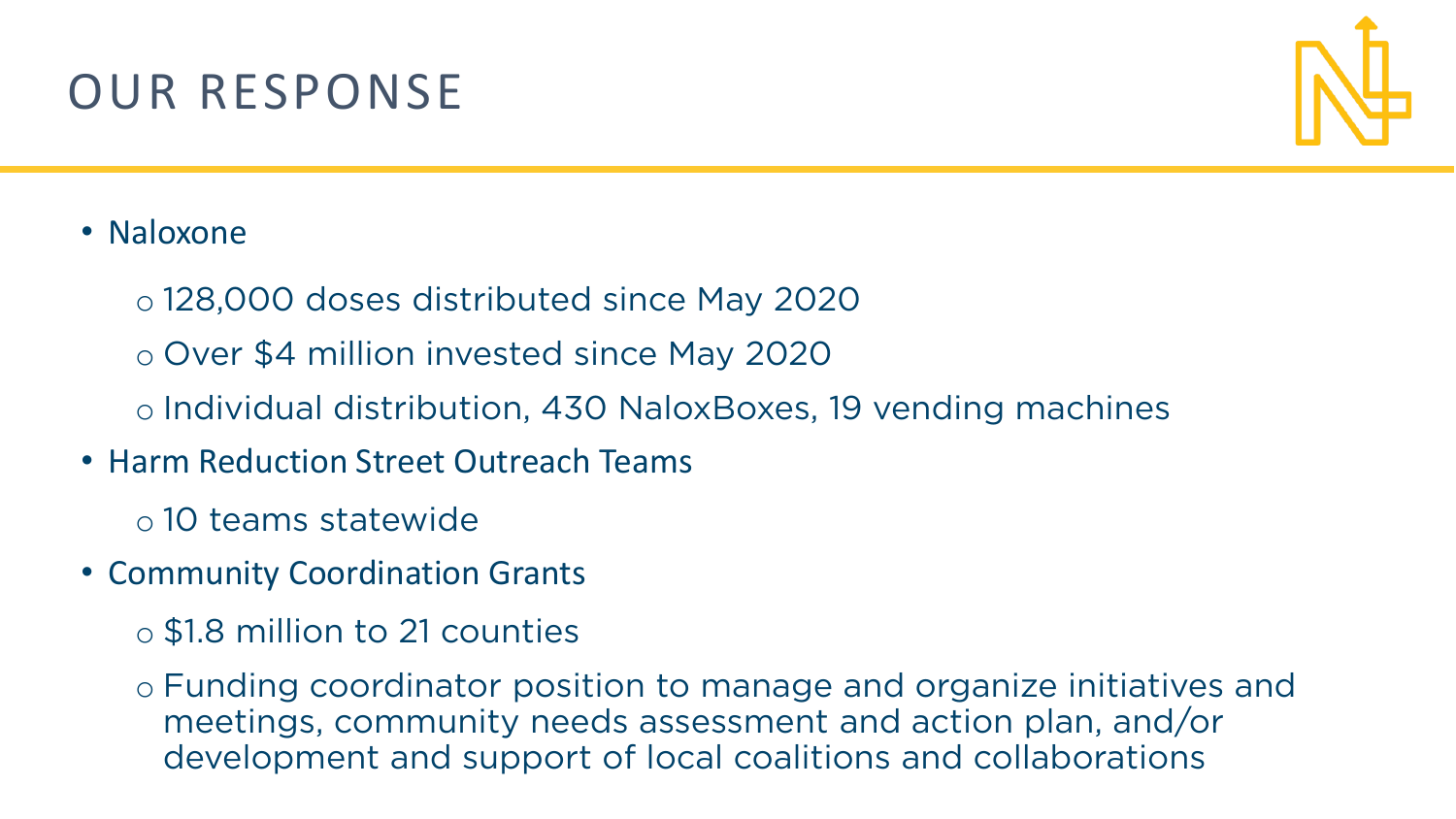## **OUR RESPONSE:** REGIONAL RECOVERY HUBS

- Project Objective:
	- o Strengthen Indiana's recovery<br>infrastructure statewide by creating regional recovery hubs
	- regional recovery hubs o Hubs deliver a plethora of support<br>services and expand connection to services and expand connection to peer<br>recovery specialists recovery specialists
- Services include:
	- <sup>o</sup> Access to SUD treatment
	- <sup>o</sup> Recovery residences
	- <sup>o</sup> Mental health services
	- <sup>o</sup> Employment and education



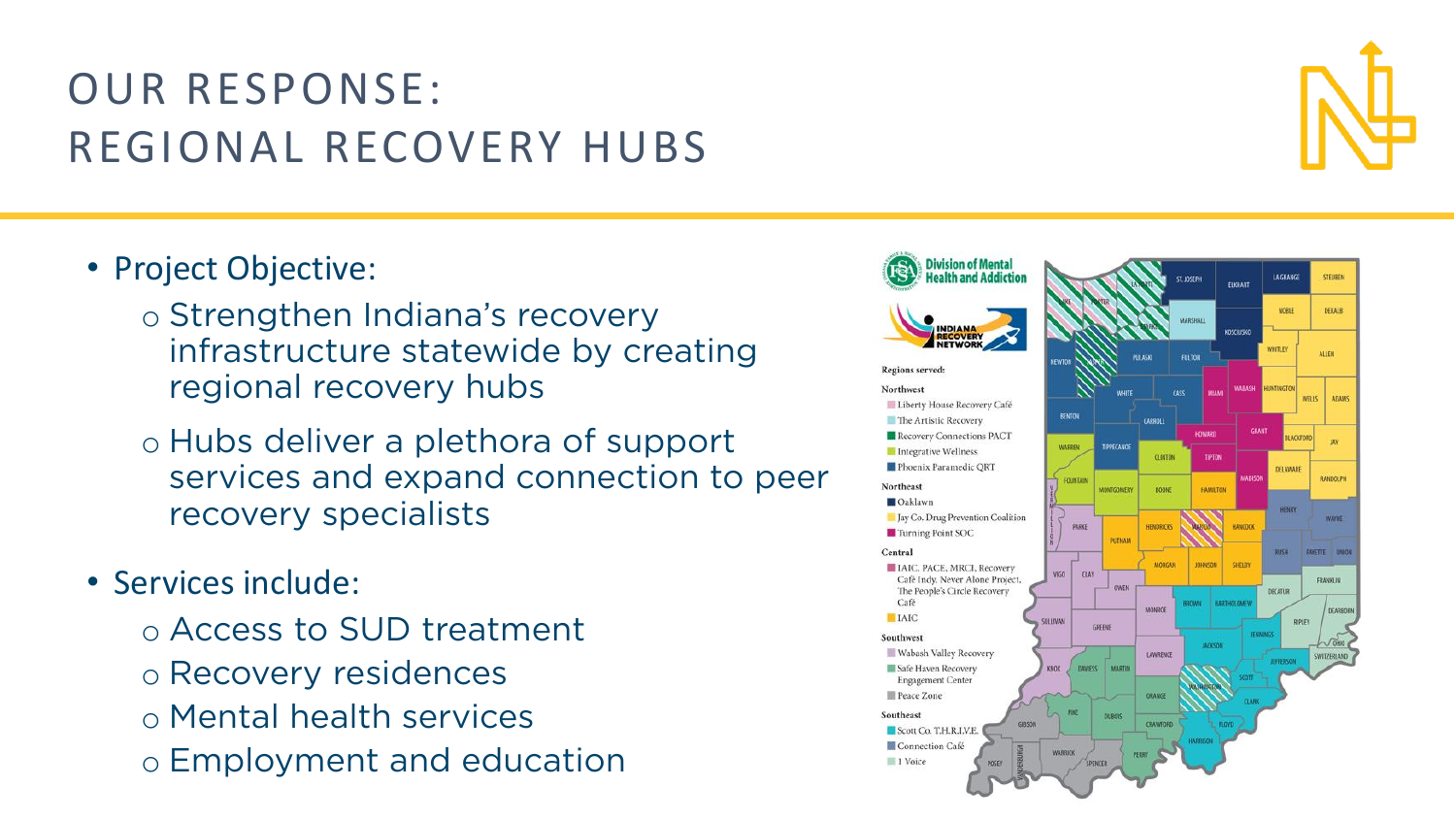# WHAT'S NEXT?



#### • Access to care

<sup>o</sup> Treatment Locator … Coming Soon

<sup>o</sup> Core Competencies

#### • Opioid Settlement

- <sup>o</sup> \$507M over 18 years
- <sup>o</sup> HEA 1193
	- Creates state-local split at 50/50
	- **EXEL Funds to be used for SUD abatement**
- <sup>o</sup> Identifying possible uses of state funding i.e., match/incentive payments to ensure locals maximize the impact of their funds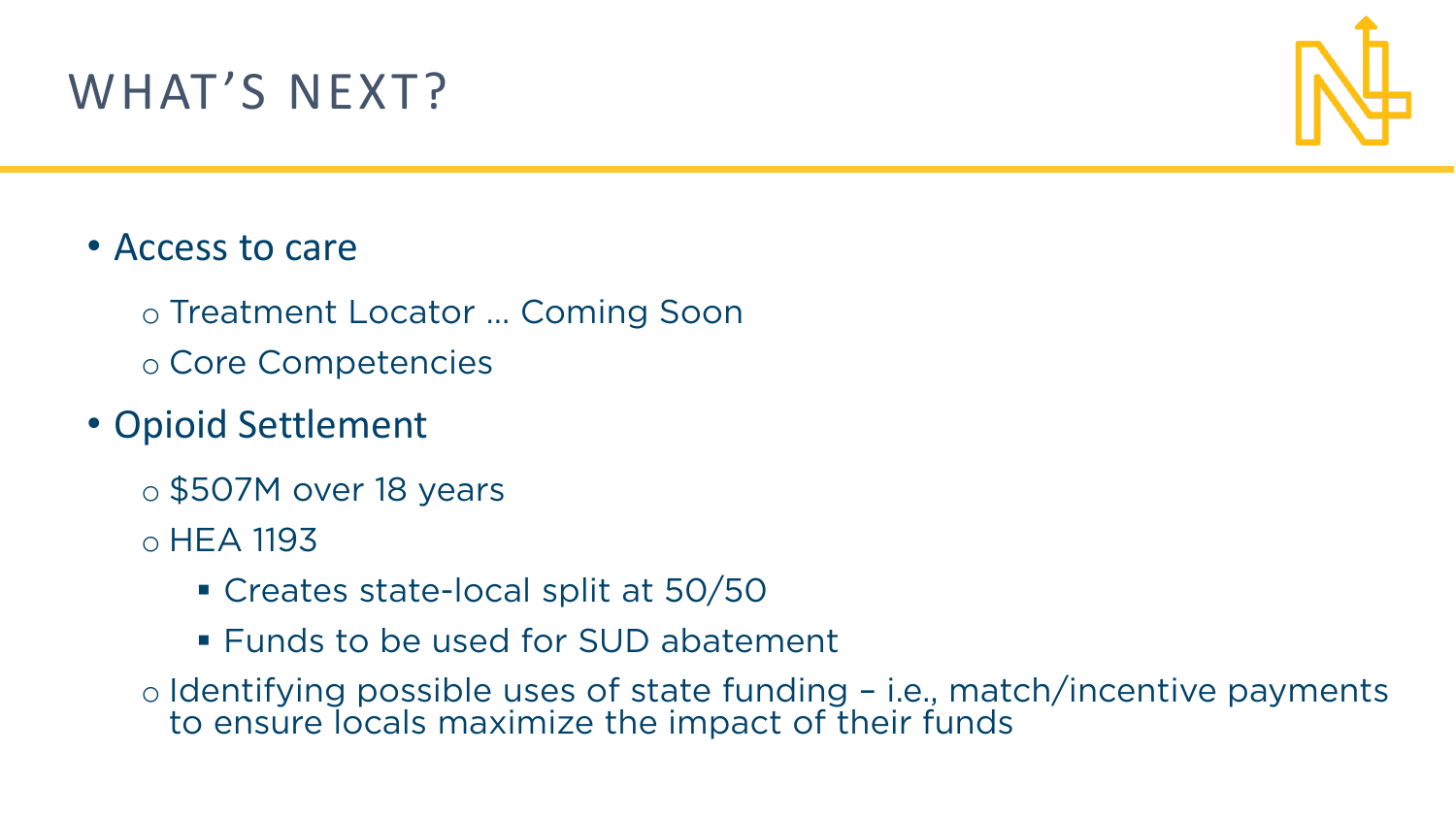# GUIDING PRINCIPLES FOR USE OF OPIOID SETTLEMENT FUNDS



- 1. Spend the money to save lives
- 2. Use evidence to guide spending
- 3. Invest in youth prevention
- $\frac{1}{2}$
- 5. Develop a fair and transparent process for where to spend the funds.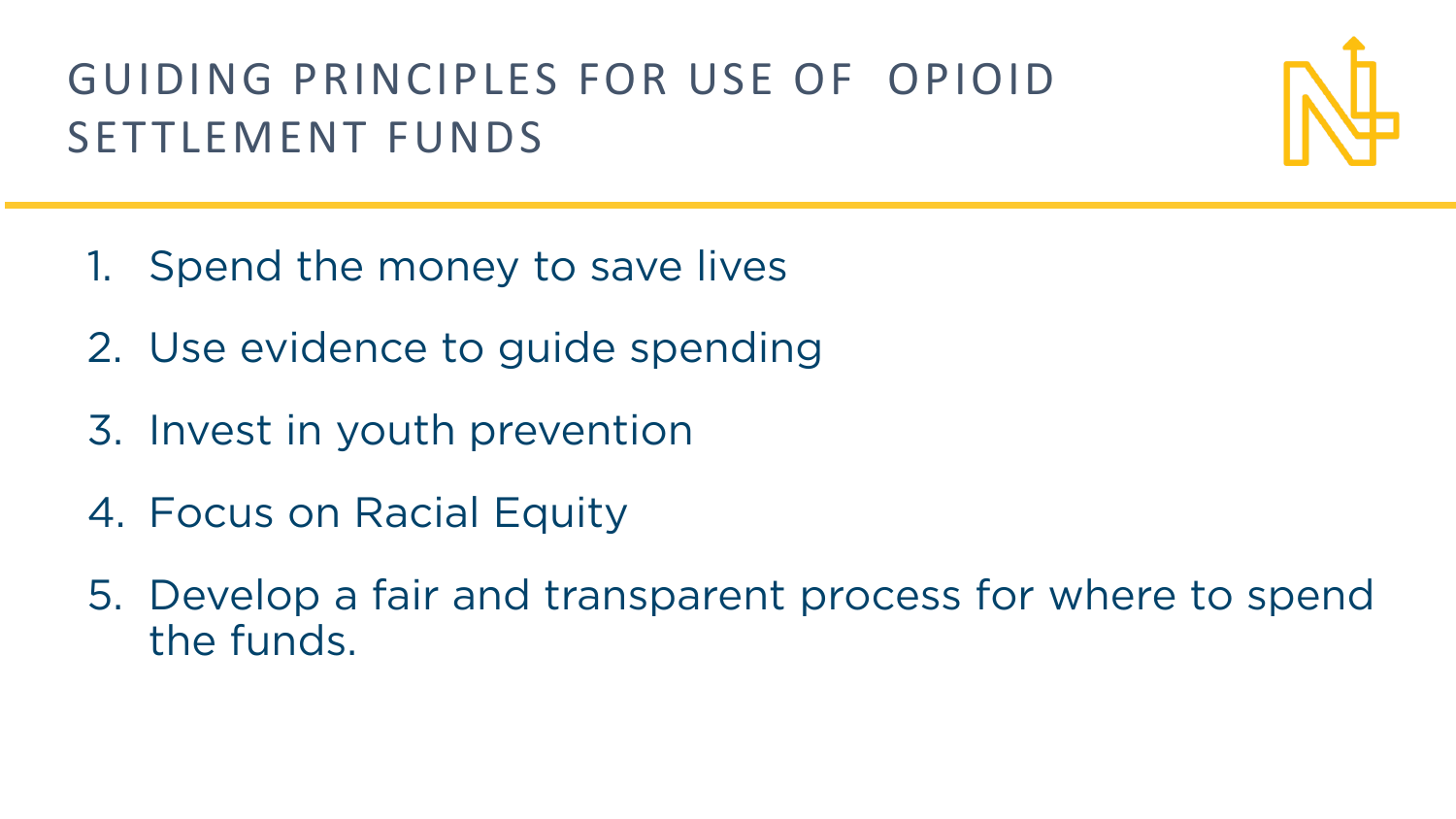## **MENTAL HEALTH & SUBSTANCE USE DISORDER** IN THE JUSTICE SYSTEM



Abreu, D., Parker, T. W., Noether, C. D., Steadman, H. J., & Case, B. (2017). Revising the paradigm for jail diversion for people with mental and substance use disorders: Intercept 0. Behavioral Sciences & the Law 35(5-6). 380-395. https://doi.org/10.1002/bsl.2300 @ 2019 Policy Research Associates, Inc.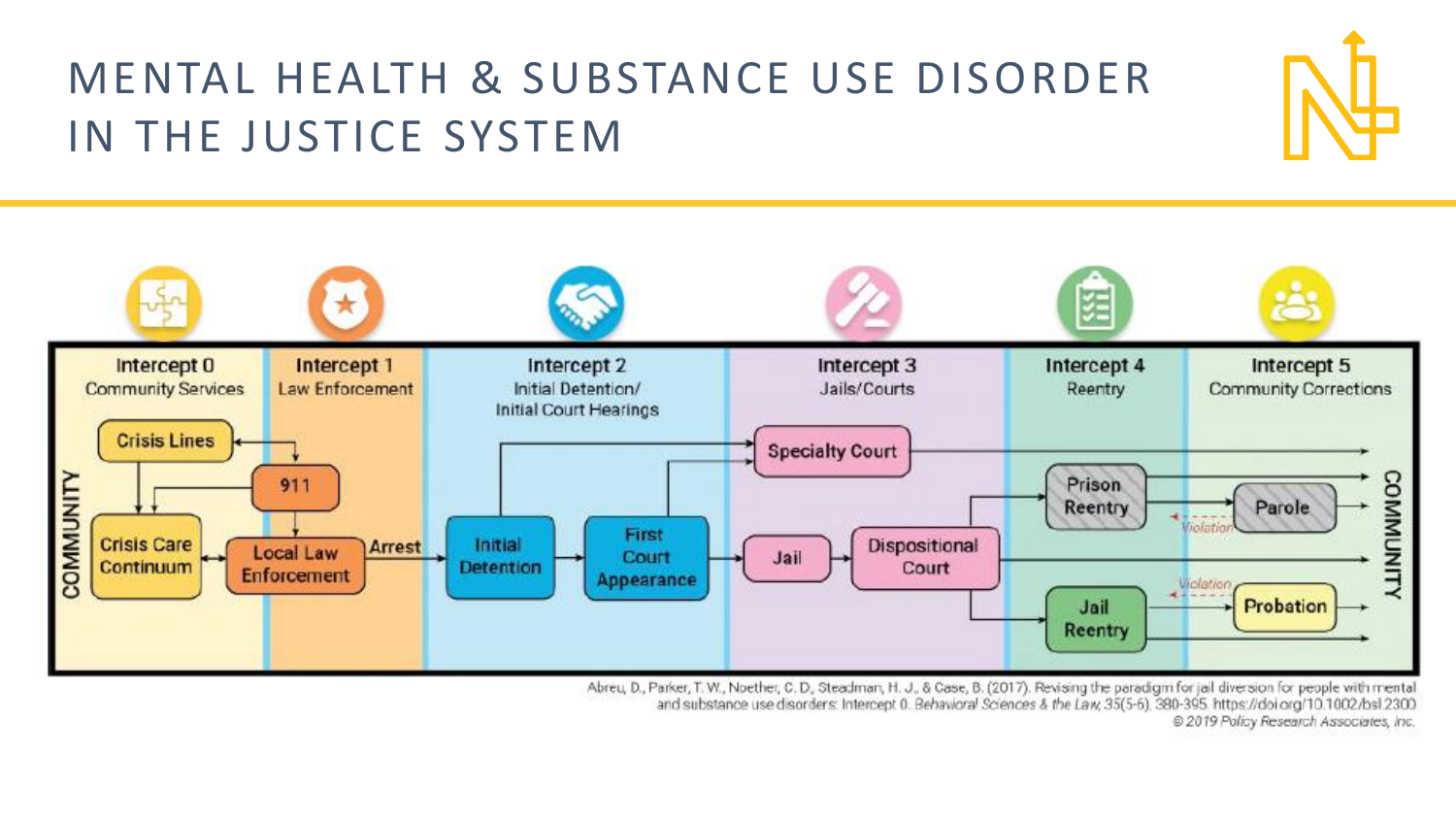#### **RECOVERY WHILE INCARCERATED**



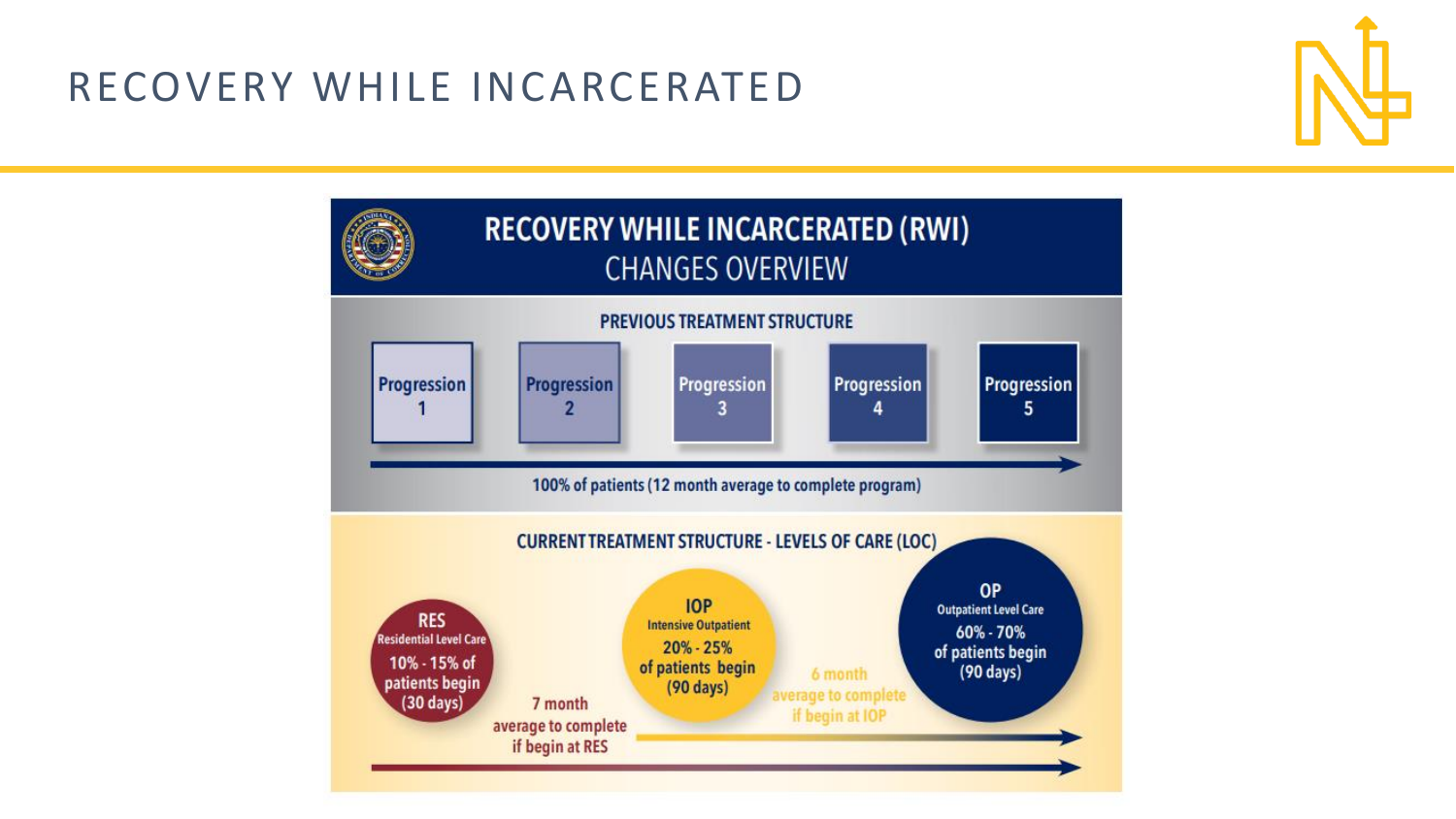### **MENTAL HEALTH & THE JUSTICE SYSTEM**









Someone to Call Statewide 24/7<br>Call Center(s) Call Center(s)

Someone to Respond **Mobile Crisis Teams** Mobile Crisis Teams

A Place to Go Short-term Crisis<br>Stabilization **Facilities** 

Facilities

anvone anytime anywhere **anyone**, **anytime**, **anywhere**